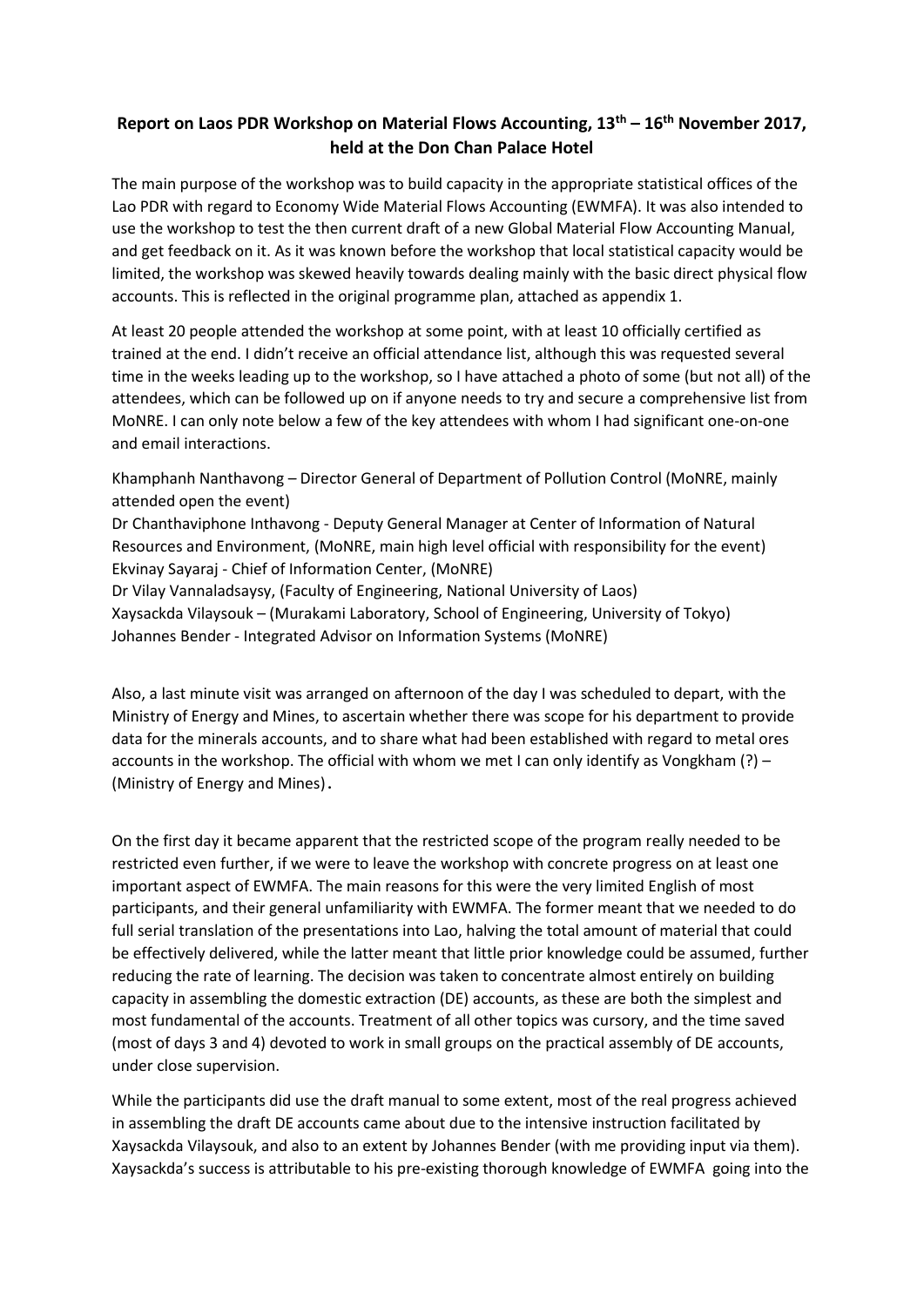event, coupled with his high level of English and native Lao. Not only was he was able to deliver highly effective instruction to all working groups, but he was extremely effective in translating the presentations, in a way that would not have been possible for someone who did not have such extensive domain knowledge, no matter how good their language skills. The presence of Johannes Bender was also a great help to the non-metallic minerals group he worked with, as he is embedded in MoNRE, and so has long established daily working relationships with the Lao officers, which will be ongoing. The delivery of a draft DE account for 2014 (see appendix 2) at the end of the workshop would never have been achieved without these two participants. This is an important point, as the availability and presence of such people cannot be assumed for future workshops. Both attended as a result of last minute arrangements.

### **Feedback on the new manual.**

One consistent theme was that, for the officers involved in practical assembly of the accounts, more, and simpler worked examples would be of great value.

Largely implicit (although stated by at least one participant with regard to much of Chapter 1) was that much of the theoretical and broad contextual material was superfluous for the people charged with compiling the accounts. It would however be premature to recommend removing much material, as those to whom it might be of interest/relevance are likely not at the level of the officers charged with basic compilation. A better solution over the longer term is likely to be creating a separate book of basic, largely theory free worked examples.

Feedback from this workshop necessarily only covered the early (Intro. and DE) sections of the manual, as no other accounting was attempted. The Lao PDR workshop was probably not the best test for the manual, because, as outlined above, it was to a large extent sidelined in the practical compilation work, with direct personal instruction the main driver of progress.

### **Other**

In the discussion with the Ministry of Energy and Mines officer the day after the workshop, I think my role was largely symbolic. It was conducted entirely in Lao, and I was not called upon to ask or answer any questions. Talking to Xaysackda after the meeting, it seems that it was nevertheless probably productive in the sense of establishing personal relationships between the three Lao principals present (Chanthaviphone Inthavong, Xaysackda Vilaysouk, and Vongkham (?)), and that this is apparently important for getting access to much relevant data in the Lao PDR. The process was largely opaque to me, so no further interpretation is warranted here.

The workshop itself was heavily dominated by people from the MoNRE so far as I could tell, with the exception of an academic form the Lao National University involved with biomass. Within MoNRE, it was my understanding that it was the "Information Center" which had to a large extent been definitively assigned responsibility for it, at a reasonably late stage, and dominated attendance.

### **Recommendations / observations**

Feedback received on the workshop has been positive, and there has recently been a follow-up enquiry from personnel in the Economic Statistic Department. The workshop overall was successful,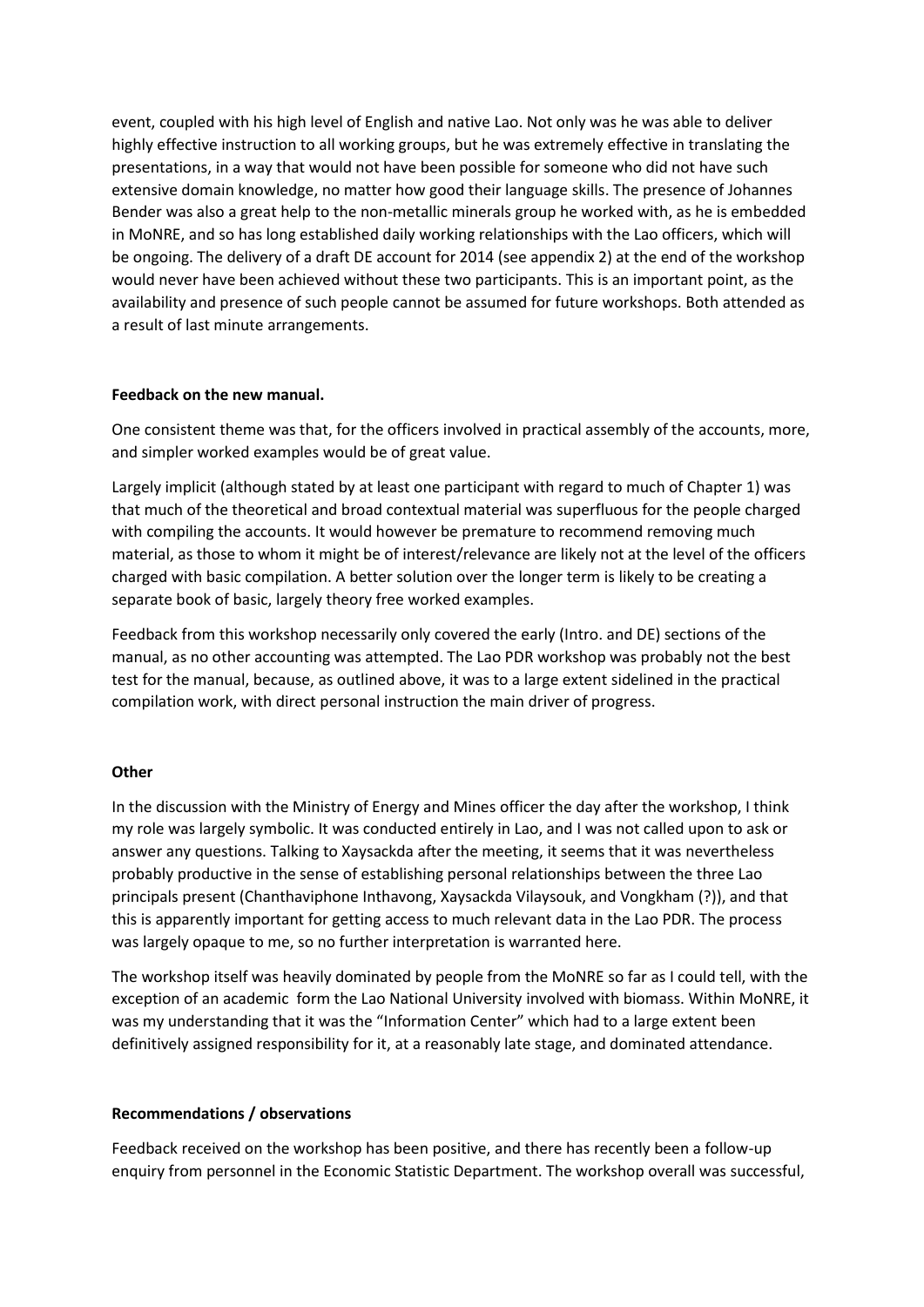in that it established a draft DE account. The success of the workshop was however largely dependent on some lucky coincidences which cannot be relied upon for future workshops.

Laos was the first in the current series of capacity building workshops, and so not an ideal test case. For one, the materials for the webinars, which were supposed to form an important preparatory stage prior to the in-country workshop, were only ready less than two weeks in advance. In the event, nobody from any Laos NSOs found themselves able to attend the two webinar time slots scheduled for them.

Now that a general format for preparatory webinars is well established, however, I think they could serve a crucial screening purpose. Ideally, at least one webinar should be conducted long (several months) in advance of any decision being made to hold an in-country workshop. The purpose of this would be to better define the capability and needs of relevant NSOs well in advance, and to give the NSOs ample time to become engaged and do what they need to in preparation. The decision on whether an in-country workshop should take place should be contingent upon response to the preparatory webinar and follow up correspondence. This view is further reinforced by the fact that an earlier EWMFA workshop for Laos, planned for October 2016, was cancelled by the Lao side at a late stage, with considerable wastage of resources.

If resources are available for follow-up work to further build / reinforce EWMFA capacity in Laos, they would probably most efficiently used by responding to direct and specific written queries from the officers directly responsible for compiling the accounts. Importantly, this would ensure that the most relevant person(s) is available, actively engaged, and to some extent prepared.

#### **James West** PhD BSc(Hons)

Senior Experimental Scientist

**Land and Water Flagship |** Adaptive Social and Economic Systems Program

CSIRO

**E** jim.west@csiro.au **T** +61 2 62464390 **M** +61 400737644

22nd February 2018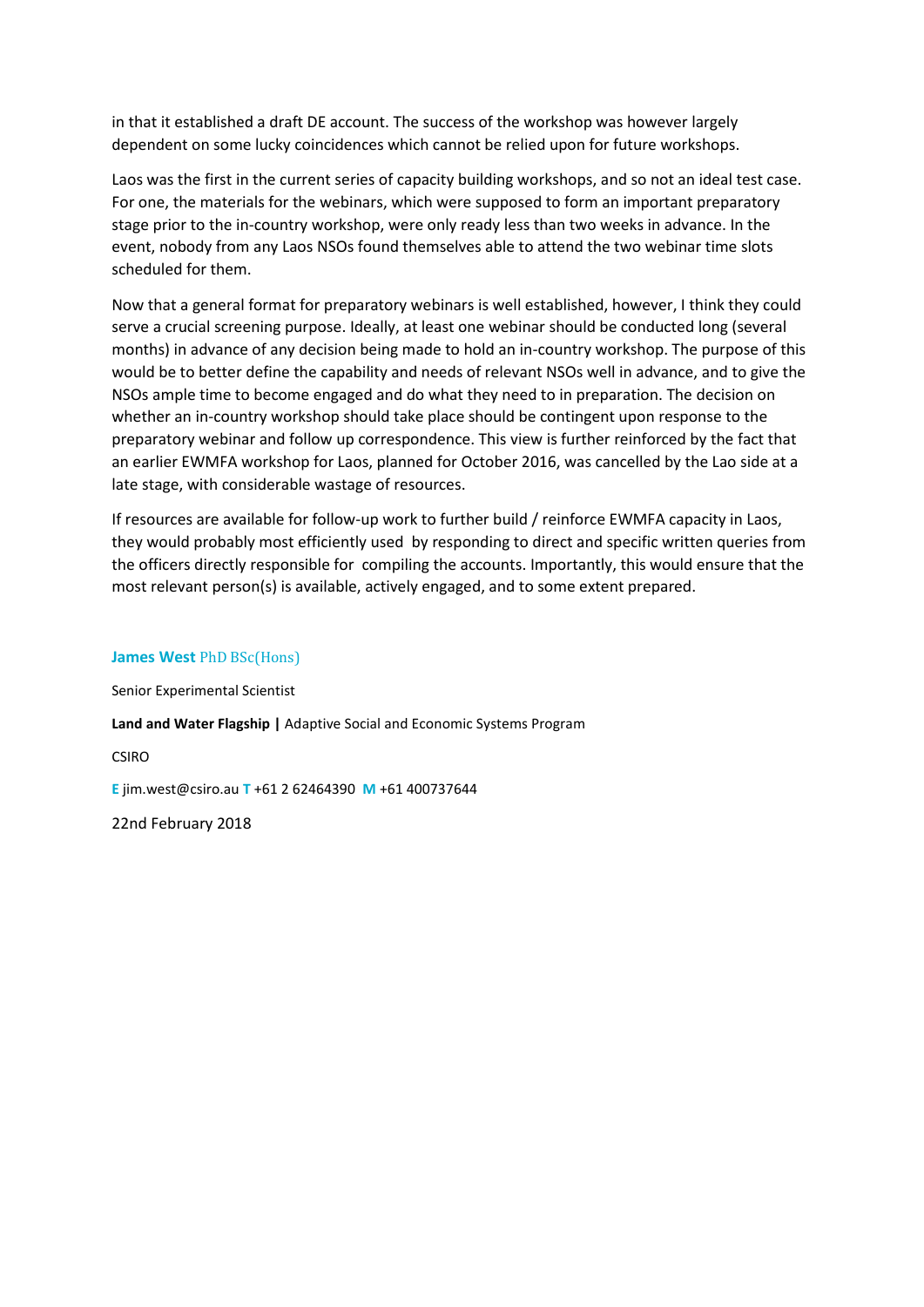# **Appendix 1 – Workshop Programme**

# **UN Manual for Material Flow Accounting**

## **Country Case Study - Laos**

**Draft Agenda Webinars (6-7 th November 2017) and Country Visit**

## **13th -16th November 2017**

## **Venue: Don Chan Palace Hotel, Vientiane Capitol**

<https://www.donchanpalacelaopdr.com/>

# **Agenda Laos country visit 13-16th November 2017**

Day 1, Monday, 13 November 2017:

#### 9.00 – 12.00 Morning

- o Opening remarks from Mr. Samaychanh Boupha, Head of the Lao Statistics Bureau (NSO).
- o Opening remarks from Mr. Chanthaviphone Inthavong, Deputy Director General, Natural Resource and Environment Information Center (NREIC)
- o Introduction to Physical Accounts and why they are important. (CSIRO EW-MFA instructor)
- o Overview of Domestic extraction, with feedback from Ministry of Natural Resources and Environment (MONRE) on current work and ongoing processes relevant to these accounts
- o Refinement of the agenda of the next 3.5 days.

### 13.00 – 16.30.00 Afternoon

Begin working through DE accounts section of manual sequentially (biomass -> fossil fuels -> metal ores -> non-metallic minerals). Plan is to have explained in detail initial tasks for biomass and fossil fuels accounts by end of day 1.

- o Domestic extraction of biomass accounts (requires representatives from environmental statistics, agricultural statistics, forestry statistics and fishery statistics)
- o Domestic extraction of fossil fuels (requires representatives from environmental statistics and energy statistics)

Day 2, Tuesday, 14 November 2017:

### 9.00 – 12.00 Morning

Continue working through DE accounts section of manual sequentially (planned metal ores -> nonmetallic minerals).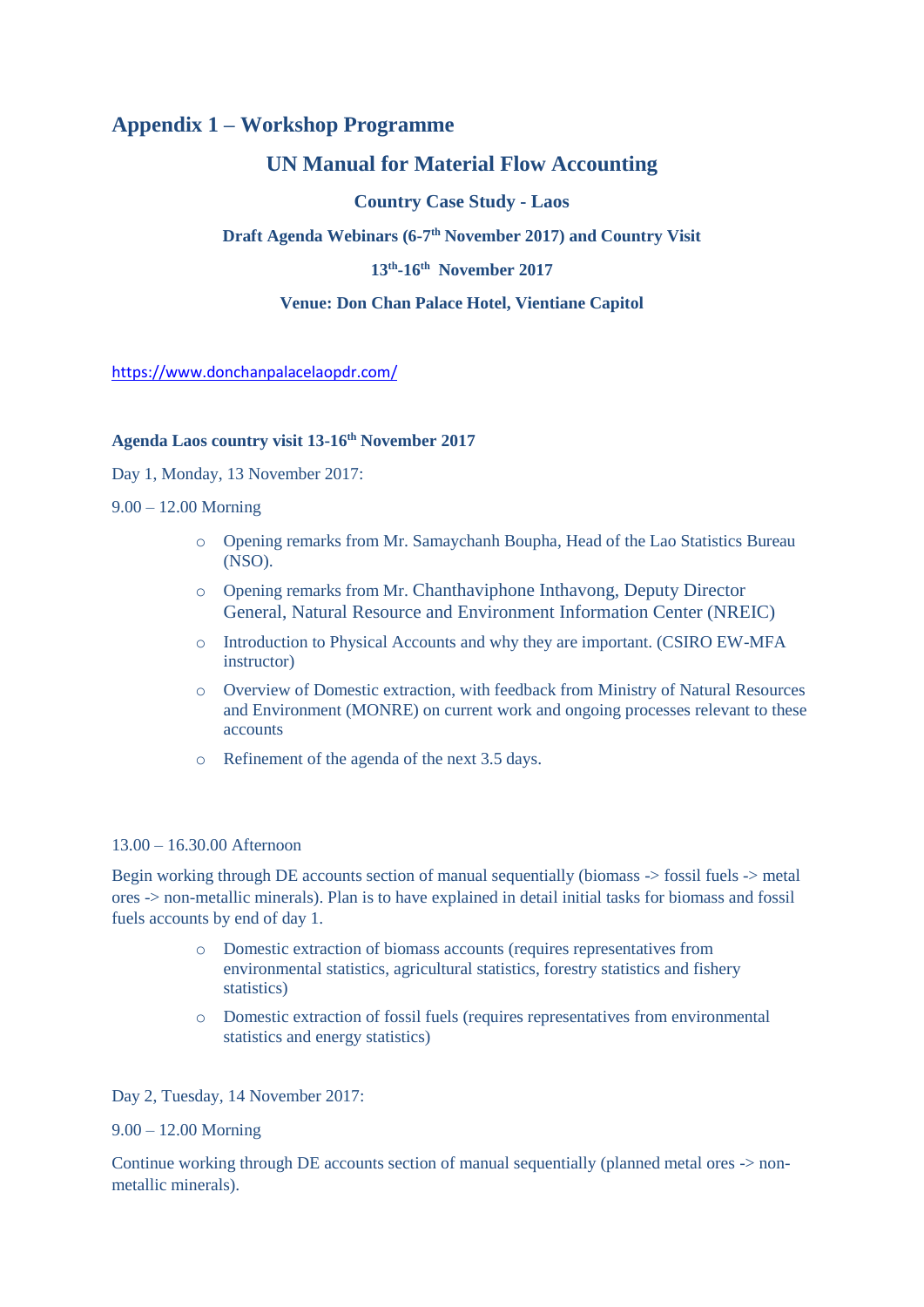- o People responsible for assembling earliest modules (planned to be biomass and fossil fuels) excused to go to their offices / elsewhere to work on compilation tasks.
- o Domestic extraction of metal ores (requires representatives from environmental statistics and mining and querying statistics)
- o Domestic extraction of non-metallic minerals (requires representatives from environmental statistics and mining and quarrying statistics)

#### 13.00 – 16.30 Afternoon

- o People responsible for assembling earliest modules (biomass and fossil fuels) to report back on progress and work through compilation issues with EW-MFA instructor. (Requires the same people as the  $15.00 - 18.00$  session preceding day)
- o Feedback on utility of manual for biomass and fossil fuels
- o People responsible for assembling latter modules (metal ores and non-metallic minerals) excused to go to their offices / elsewhere to work on compilation tasks.

#### Day 3, Wednesday, 15 November 2017:

#### 9.00 – 12.00 Morning

- o People responsible for assembling later modules (metal ores and non-metallic minerals) to report back on progress and work through compilation issues with EW-MFA instructor (Requires the same people as the  $10.00 - 13.00$  session preceding day).
- o Feedback on utility of manual for metal ores and non-metallic minerals.
- o Introduction to physical trade compilation for all material groups (requires representatives from environmental statistics and trade statistics)

#### 13.00 – 16.30 Afternoon

- o People responsible for assembling physical trade data excused to go to their offices / elsewhere to work on compilation tasks.
- o Assessment of where all DE accounts are, and working through outstanding issues for all DE categories (all involved in assembling all modules of DE accounts should be present).

### Day 4, Thursday, 16 November 2017:

#### 9.00 – 12.00 Morning

- o People responsible for assembling physical trade accounts modules to report back on progress and work through compilation issues with EW-MFA instructor.
- o Introduction to Material footprinting and IO tables. (Requires representatives from environmental statistics and economic supply and use / input-output statistics)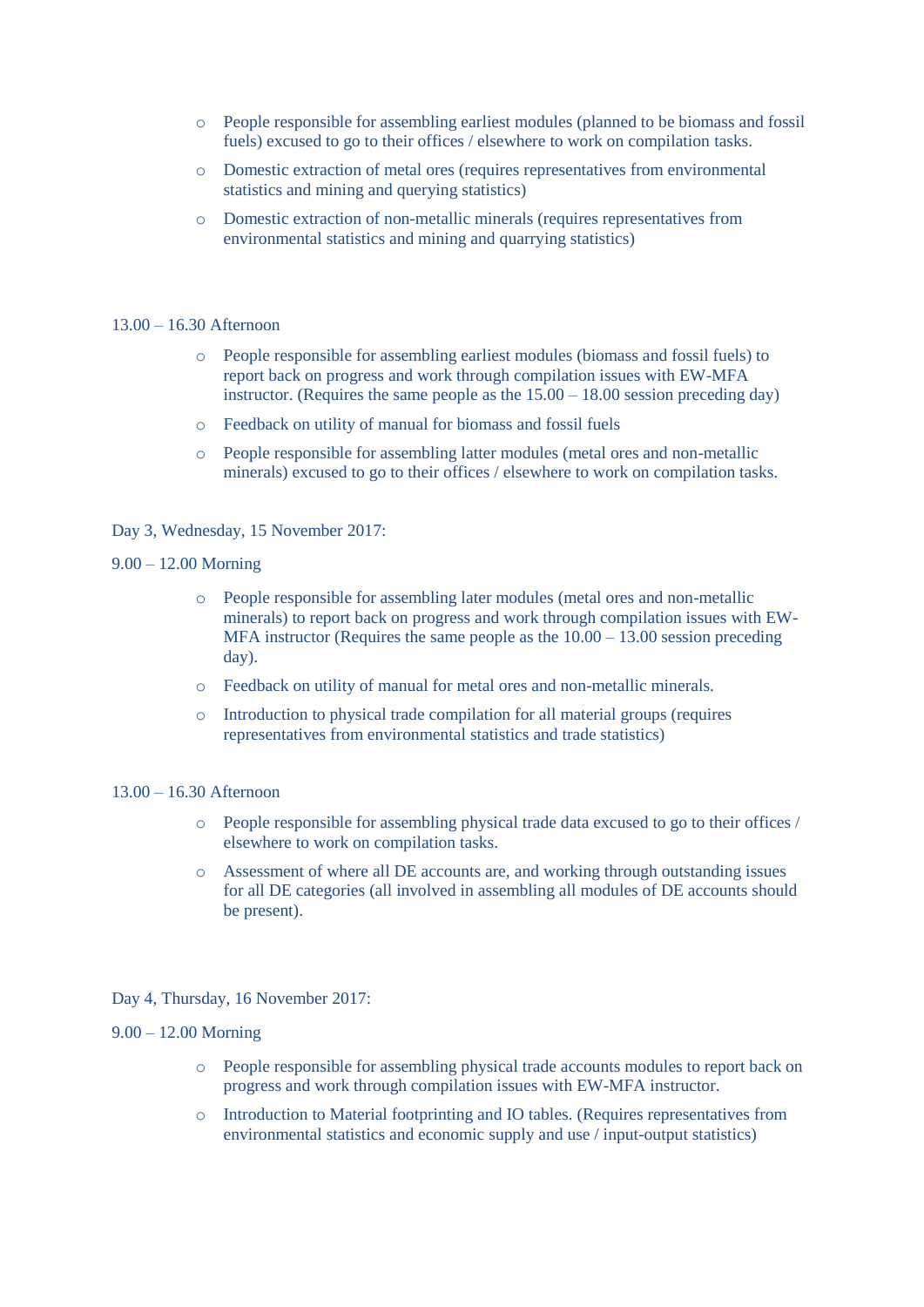## 13.00 – 16.30 Afternoon

- o Brief summary of the manual sections on material stocks, and emissions.
- o Final feedback session on utility of manual
- o Wind up session, including identification of which specific follow-up and / or site visits are required for the following day (EW-MFA instructor to stay in Vientiane on  $17<sup>th</sup>$  November for this purpose).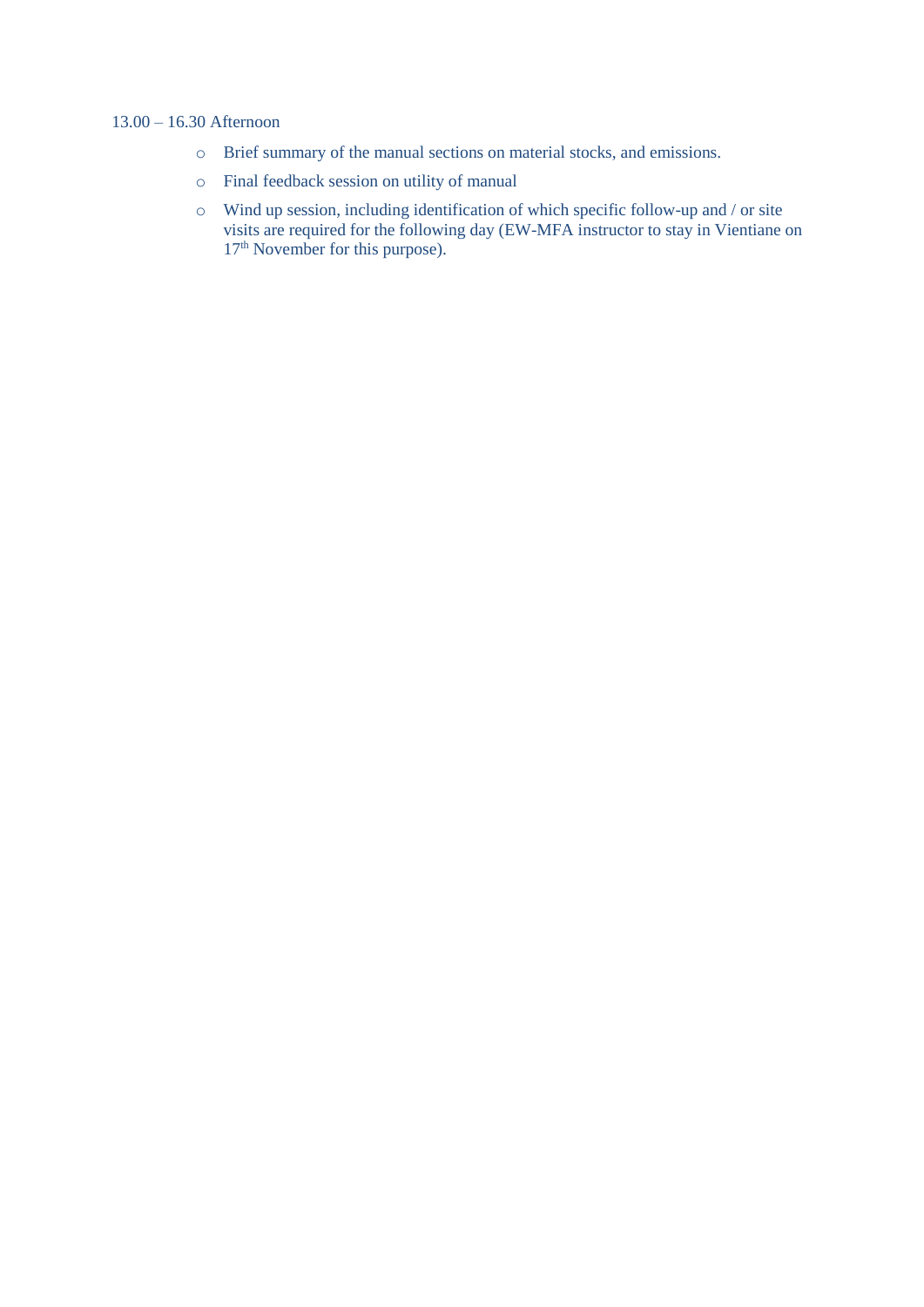# **Appendix 2 – Draft DE accounts for Lao PDR for 2014**

| Material<br>category | Sub-<br>categories | <b>Description</b>                             | Sub-<br>categories<br>level 2 | Level 2<br><b>Description</b>                                               | Lao's<br>Working<br>Group | UNEP**                   | Х.<br>Vilaysouk** |
|----------------------|--------------------|------------------------------------------------|-------------------------------|-----------------------------------------------------------------------------|---------------------------|--------------------------|-------------------|
| A.1. Biomass         | A.1.1              | Primary<br>crops                               | A.1.1.1.1                     | Rice                                                                        | 4,002,425                 | 4,002,425                | 5,414,865         |
|                      |                    |                                                | A.1.1.1.2                     | Wheat                                                                       | 1,412,440                 |                          |                   |
|                      |                    |                                                | A.1.1.1.3                     | Cereals n.e.c.                                                              | 17,035                    | 1,412,440                |                   |
|                      |                    |                                                | A.1.1.2                       | Roots and<br>tubers                                                         | 1,872,240                 | 1,741,290                | 1,872,240         |
|                      |                    |                                                | A.1.1.3                       | Sugar crops                                                                 | 180,465                   | 1,840,465                | 1,840,465         |
|                      |                    |                                                | A.1.1.4                       | Pulses                                                                      |                           | 20,540                   |                   |
|                      |                    |                                                | A.1.1.5                       | <b>Nuts</b>                                                                 |                           |                          |                   |
|                      |                    |                                                | A.1.1.6                       | Oil bearing<br>crops                                                        |                           | 101,545                  | 98,875            |
|                      |                    |                                                | A.1.1.7                       | Vegetables                                                                  | 1,500,460                 | 978,685                  | 1,550,460         |
|                      |                    |                                                | A.1.1.8                       | Fruits                                                                      | 979,483                   | 757,470                  | 846,620           |
|                      |                    |                                                | A.1.1.9                       | Fibres                                                                      | 5,225                     | 4,289                    | 1,225             |
|                      |                    |                                                | A.1.1.10                      | Other crops<br>n.e.c                                                        |                           |                          | 405,555           |
|                      |                    |                                                | A.1.1.11                      | Spice -<br>beverage -<br>pharmaceuti<br>cal crops                           | 7,935                     | 111,284                  |                   |
|                      |                    |                                                | A.1.1.12                      | Tobacco                                                                     | 63,355                    | 41,511                   |                   |
|                      | A.1.2              | Crop<br>residues<br>(used) and<br>fodder crops | A.1.2.1.1                     | Straw                                                                       | 3,201,940                 | 7,600,629                |                   |
|                      |                    |                                                | A.1.2.1.2                     | Other crop<br>residues<br>(sugar and<br>fodder beet<br>leaves etc.)         |                           | 2,704,619                | 5,234,060         |
|                      |                    |                                                | A.1.2.2.1                     | Fodder crops<br><i>(including)</i><br>biomass<br>harvest from<br>grassland) |                           | $\sim$                   | 554,466           |
|                      |                    |                                                | A.1.2.2.2                     | Grazed<br>biomass                                                           | 52,648                    | 1,527,486                | 4,453,636         |
|                      | A.1.3              | Wood                                           | A.1.3.1                       | Timber<br>(Industrial<br>roundwood)                                         | 3,400,000                 | 2,994,958                | 2,516,480         |
|                      |                    |                                                | A.1.3.2                       | Wood fuel<br>and other<br>extraction                                        | 4,143,563                 | 4,011,815                | 3,775,588         |
|                      | A.1.4              | Wild harvest<br>n.e.c.                         | A.1.4.1                       | Wild fish<br>catch                                                          | 150,592                   | 44,390                   | 449,521           |
|                      |                    |                                                | A.1.4.2                       | All other<br>wild aquatic<br>animals<br>catch                               |                           | $\overline{\phantom{a}}$ |                   |
|                      |                    |                                                | A.1.4.3                       | Wild aquatic<br>plant harvest                                               |                           | $\overline{\phantom{a}}$ |                   |
|                      |                    |                                                | A.1.4.4                       | Wild<br>terrestrial                                                         | 2,258                     |                          |                   |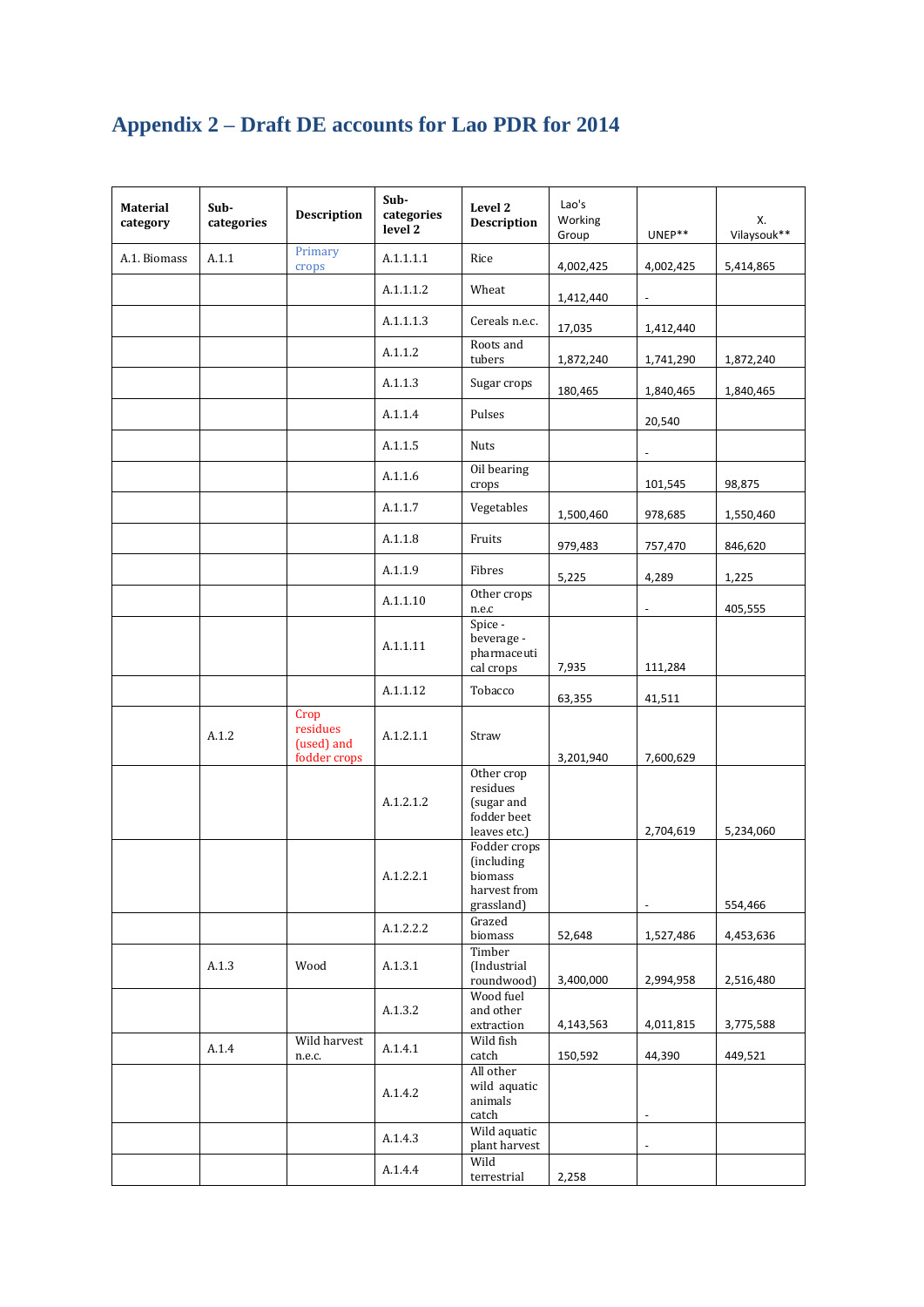|                                  |            |                                                     |         | plant harvest                                          |            |                          |            |
|----------------------------------|------------|-----------------------------------------------------|---------|--------------------------------------------------------|------------|--------------------------|------------|
|                                  |            |                                                     |         | n.e.c.<br>Wild                                         |            |                          |            |
|                                  |            |                                                     | A.1.4.5 | terrestrial                                            |            |                          |            |
|                                  |            |                                                     |         | animal catch                                           | 77,860     |                          |            |
| A.2. Metal<br>ores               | A.2.1      | Iron ores                                           |         |                                                        |            | 1,853,000                | 1,401,893  |
|                                  | A.2.2      | Aluminium<br>ores                                   |         |                                                        |            |                          |            |
|                                  | A.2.3      | Other metal<br>ores                                 |         |                                                        | 23,766,292 | 32,097,386               | 25,082,514 |
| M.2. Metal<br>content            | M.2.Fe     | Contained<br>iron                                   |         |                                                        |            |                          |            |
|                                  | M.2.A1     | Contained<br>aluminium                              |         |                                                        |            |                          |            |
|                                  | $M.2 \nAg$ | Contained<br>silver                                 |         |                                                        |            |                          |            |
|                                  | M.2.Au     | Contained<br>gold                                   |         |                                                        |            |                          |            |
|                                  | M.2.Cr     | Contained<br>chromium                               |         |                                                        |            |                          |            |
|                                  | M.2.Cu     | Contained<br>copper                                 |         |                                                        |            |                          |            |
|                                  | M.2.x      | Contained<br>x where x ix<br>a metallic<br>element  |         |                                                        |            |                          |            |
| A.3 Non-<br>metallic<br>minerals | A.3.1      | Ornamental<br>or building<br>stone                  |         |                                                        |            |                          |            |
|                                  | A.3.2      | Carbonate<br>minerals<br>important in<br>cement     | A.3.2.1 | Chalk                                                  |            |                          | 3,974,710  |
|                                  |            |                                                     | A.3.2.2 | Dolomite                                               |            | $\sim$                   |            |
|                                  |            |                                                     | A.3.2.3 | Limestone                                              | 1,265,357  | 1,216,193                | 2,010,185  |
|                                  | A.3.3(?)   |                                                     |         |                                                        |            |                          |            |
|                                  | A.3.4      | Agricultural<br>or Industrial<br>minerals<br>n.e.c. | A.3.4.1 | Fertilizer<br>minerals<br>n.e.c.                       | 310,416    | 463,261                  | 391,748    |
|                                  |            |                                                     | A.3.4.2 | Chemical<br>minerals<br>n.e.c.                         |            | 50,532                   |            |
|                                  |            |                                                     | A.3.4.3 | Industrial<br>minerals<br>n.e.c                        | 30,610     | $\overline{\phantom{a}}$ |            |
|                                  | A.3.5      | Salt                                                |         |                                                        | 8,823      | 115,254                  | 50,930     |
|                                  | A.3.6      | Gypsum                                              |         |                                                        | 584,338    | 761,377                  | 707,908    |
|                                  | A.3.7      | Clays                                               | A.3.7.1 | Structural<br>clays and<br>their<br>products           | 1,126,000  | 177,757                  | 2,977,202  |
|                                  |            |                                                     | A.3.7.2 | Specialty<br>clays                                     |            | $\overline{\phantom{a}}$ |            |
|                                  | A.3.8      | Sand, gravel,<br>crushed rock                       | A.3.8.1 | Industrial<br>sand and<br>gravel                       |            | $\overline{\phantom{a}}$ |            |
|                                  |            |                                                     | A.3.8.2 | Sand gravel<br>and crushed<br>rock for<br>construction | 19,750,931 | 2,967,670                | 58,656,327 |
|                                  | A.3.9      | Other non-<br>metallic<br>minerals<br>n.e.c.        |         |                                                        | 1,511      |                          | 156,180    |